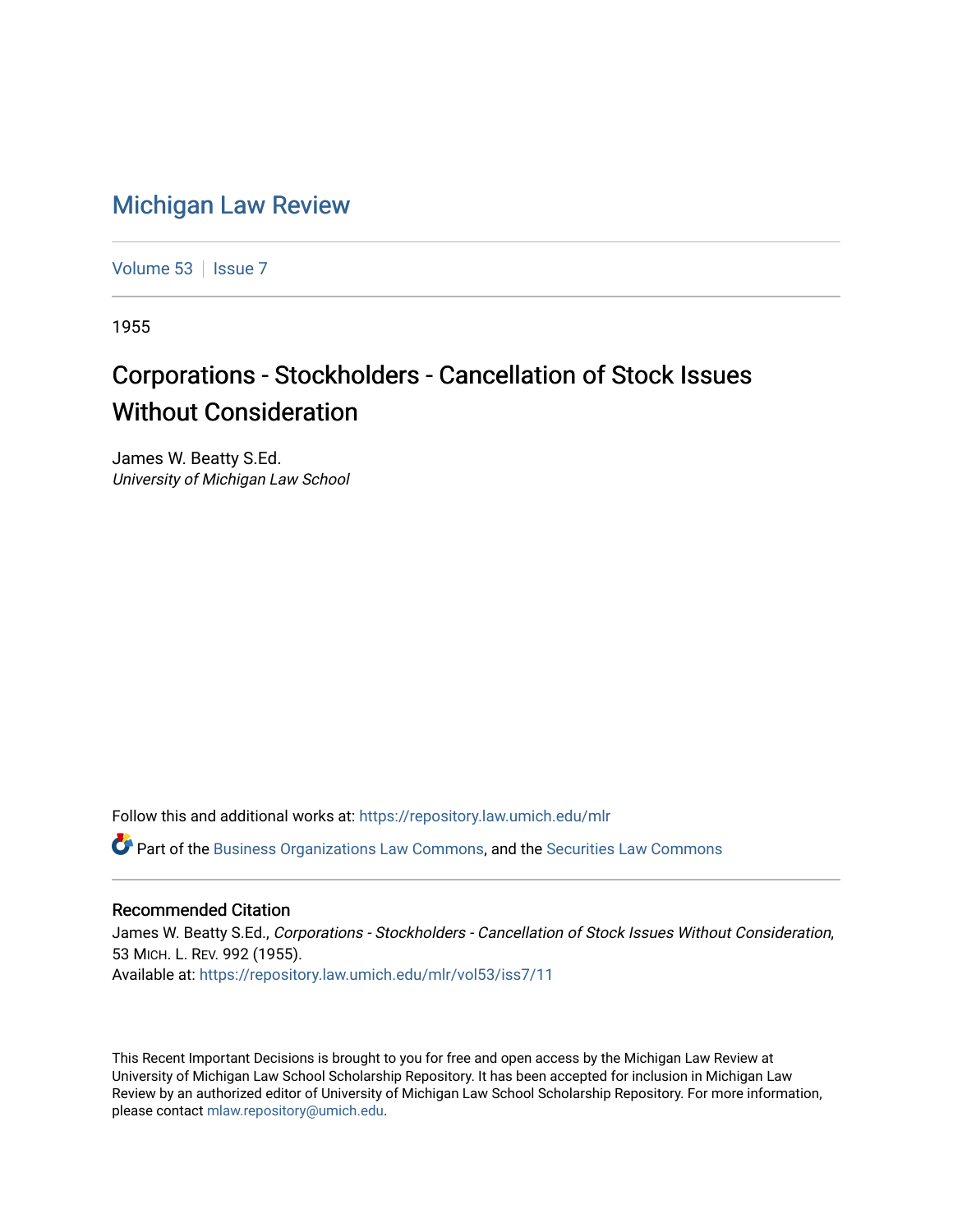CORPORATIONS-STOCKHOLDERS-CANCELLATION OF STOCK ISSUED WITHour Consideration-Defendant, a veterinarian, and six others formed plaintiff corporation to produce vaccines for livestock. Defendant, pursuant' to a resolution of the board of directors composed of all stockholders, received forty-five shares of stock in exchange for a vaccine formula developed by him. Plaintiff sued for cancellation of the shares held by defendant, alleging no consideration in that the shares were not issued for money or property actually received or labor done, as required by law.<sup>1</sup> The lower court cancelled defendant's shares. On appeal, *held,* reversed. Where the corporation benefited from use of alleged consideration, and no innocent third party, change in stock ownership, or fraud was involved, the corporation was estopped from asserting that defendant's shares were issued without consideration.2 *Murray* v. *Murray Laboratories,*  (Ark. 1954) 270 S.W. (2d) 927.

<sup>1 &</sup>quot;No private corporation shall issue stocks or bonds, except for money or property actually received or labor done, and all fictitious increase of stock or indebtedness shall be void." ARK. CONST., art. 12, §8.

<sup>2</sup> Generally unpatented formulas are not considered property so as to constitute valid considerations for fully paid stock. Dopp, STOCK WATERING 51-52 (1930).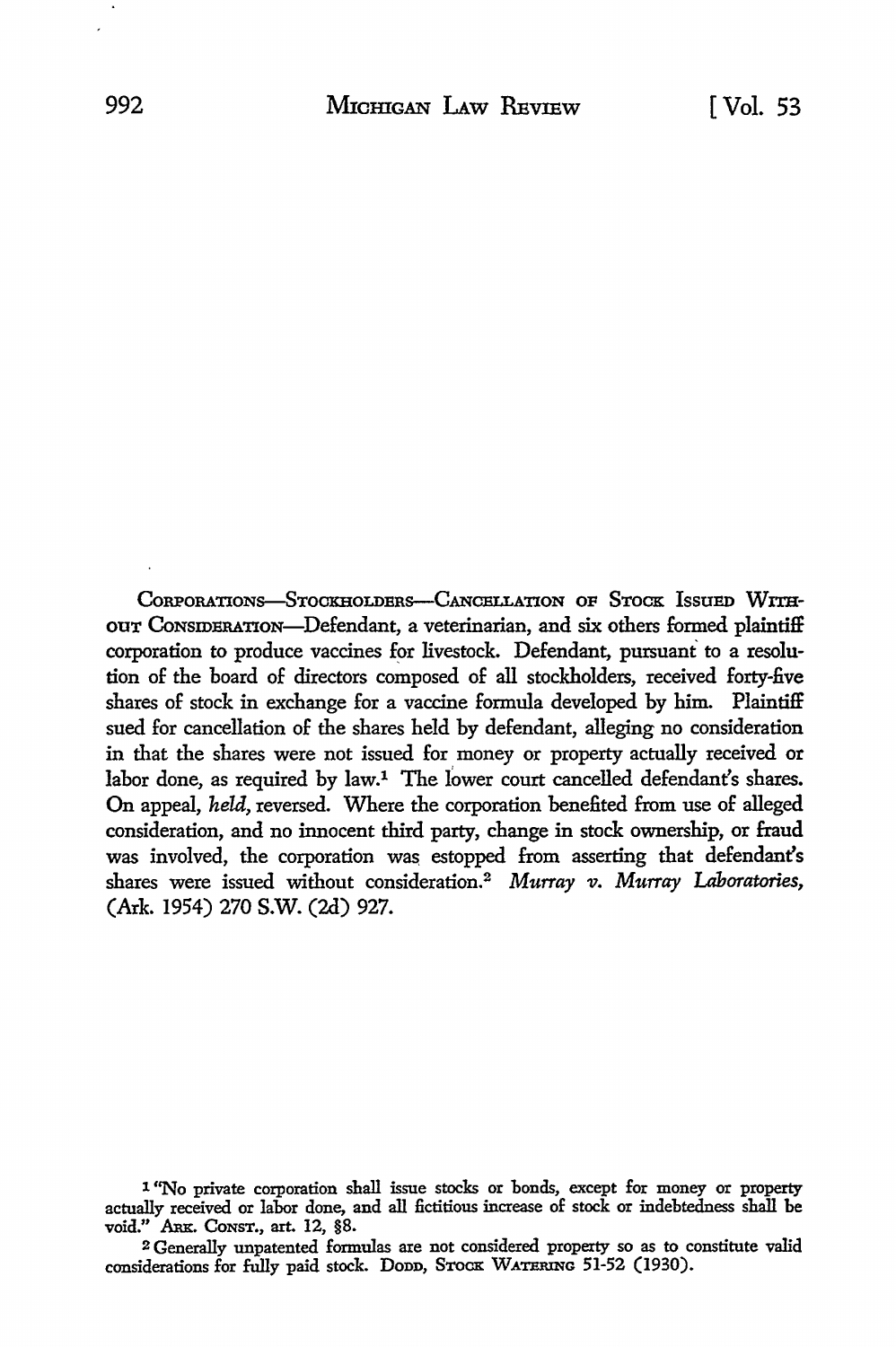Where stock is issued without the consideration required by state statutes and constitutions,<sup>3</sup> it is well settled that such stock is subject to cancellation at the suit of the corporation<sup>4</sup> or at the suit of a stockholder suing on behalf of the corporation. $5$  If, however, the stock is issued for what is merely an inadequate consideration, the right to cancellation is not so universally recognized. On the theory that the decision of the directors is conclusive when valuing property,<sup>6</sup> insufficient consideration does not provide grounds for cancelling stock in some states.7 Others allow cancellation to the extent of the inadequacy, allowing the stockholder to retain an amount of stock equal in value to the consideration provided.<sup>8</sup> Where the prescribed consideration is the performance of services over a period of time, and the stockholder ceases performance before completion, thus rendering his retention of the stock inequitable, cancellation is permitted.9 Even though consideration is wholly lacking, there are several possible defenses to a suit for cancellation. Lack of jurisdiction over the stockholder may bar the action,<sup>10</sup> but according to one recent case, jurisdiction over the corporation is sufficient even where stock is transferable by delivery alone under the Uniform Stock Transfer Act.<sup>11</sup> The availability of other defenses often depends on whether stock issued without consideration is void or only voidable.12 Where the stock is voidable and has passed into the hands of a

8 See note 1 supra. See also 58 N.Y. Consol. Laws (McKinney, 1944) §69, and Ind. Stat. Ann. (Bums, 1948 Repl.), tit. 25, c. 2, §25-205, as illustrations of statutes requiring payment for stock in money, property, or services.

<sup>4</sup>Bell Isle Corp. v. McBean, 30 Del. Ch. 373, 61 A. (2d) 699 (1948); Meir v. First Citizens Bankers Corp., 301 Mass.'410, 17 N.E. (2d) 106 (1938); Riverside Oil & Refining Co. v. Lynch, 114 Okla. 198, 243 P. 967 (1925); James v. P. B. Steifer Mining Co., 35 Cal. App. 778, 171 P. 117 (1918); Hillsdale Cemetery Assn. v. Holmes, 97 Minn. 261, 105 **N.W.** 905 (1906). To the contrary see 11 FLETCHER, CYc. CoRP. §5251 (1932), citing Vasey v. New Export Coal Co., 89 W.Va. 491, 109 S.E. 619 (1921).

 $5$ The suit "... is derivative because cancellation  $\ldots$  is sought to remedy a direct injury to the corporation. . . . " Bennett v. Breuil Petroleum Corp., (Del. Ch. 1953) 99 A. (2d) 236 at 241. See also Blair v. F. H. Smith Co., 18 Del. Ch. 150, 156 A. 207 (1931); Scully v. Automobile Finance Co., 12 Del. Ch. 174, 109 A. 49 (1920).

618 C.J.S., Corporations §246 (1939). Colonial Biscuit Co. v. Orcutt, 264 Pa. 40, 107 A. 315 (1919). Statutes often provide that the valuation reached by the directors is conclusive. See statutes cited in note 3 supra. Cf. Bennett v. Breuil Petroleum Corp., note 5 supra, where inadequate consideration was money, not property.

7 Kunkle v. Soule, 71 Colo. 221, 205 P. 529 (1922); Colonial Biscuit Co. v. Orcutt, note 6 supra.

s Lewis v. Elk Hills 36 Oil Co., 103 Cal. App. 14, 283 P. 879 (1929); Taylor v. Citizens Oil Co., 182 Ky. 350, 206 S.W. 644 (1918) (stockholding reduced one-half). Cf. Ackerman Tool and Construction Co. v. McArthur, (La. 1954) 73 S. (2d) 507.

<sup>9</sup>Therm-0-Proof Insulation Mfg. Co. v. Hoffman, 329 Ill. App. 645, 69 N.E. (2d) 725 (1946).

<sup>10</sup> Fiedelman v. Paragon Paint and Varnish Corp., 64 N.Y.S. (2d) 385 (1946).

<sup>11</sup>Even though the certificate and owner are not in the state, and the state has adopted a transfer act that protects bona £de holders, there is jurisdiction to cancel the stock in the state of incorporation. Hodson v. Hodson Corp., 32 Del. Ch. 76, 80 A. (2d) 180 (1951).

<sup>12</sup> The Arkansas Constitution, note 1 supra, specifically provides that stock without consideration shall be "void." Statutes such as the New York and Indiana statutes, note 3 supra, fail to indicate the effect of issuance of stock without the required consideration. Illustratively, the defense of laches is not effective where stock is void. Tooker v. Nat. Sugar Relining Co., 80 N.J. Eq. 305, 84 A. 10 (1912).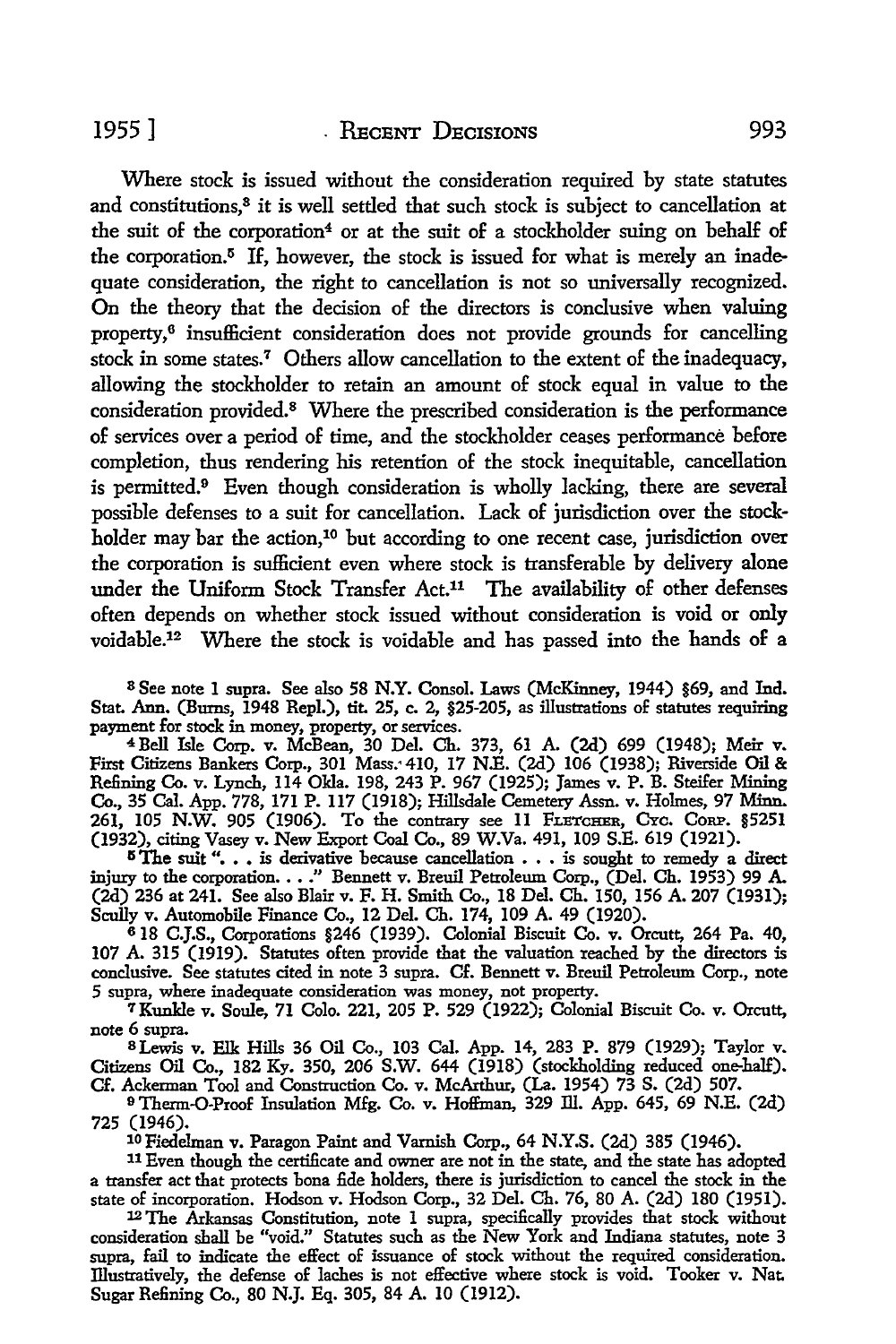bona fide holder, the corporate right to cancellation is cut off,<sup>13</sup> but not so if the stock is considered void.<sup>14</sup> The same distinction is drawn where an estoppel is asserted to prevent cancellation. If the stock issued without consideration is voidable only, the corporation cannot repudiate a declaration that the stock is fully paid because such a declaration is binding as between the corporation and its stockholders.15 There are other grounds of estoppel. Should the corporation and stockholders receive benefits of an unauthorized consideration, as in the principal case, they would be estopped in a suit for cancellation.16 A more common ground upon which equity refuses to cancel stock issued without consideration in violation of a statutory or constitutional provision is that the stockholders have acquiesced in or consented to the unauthorized issue.<sup>17</sup> Protection of these laws cannot be waived where the rights of third parties such as creditors or subsequent stockholders are involved, but ". . • no principle of public policy prevents a stockholder from waiving the benefit of a statute enacted for his own protection."18 In those jurisdictions where such an issue is declared void, however, neither the corporation nor the stockholders can be estopped.19

In a technical sense the decision of the principal case is objectionable. The specific mandate of the Arkansas Constitution is that stock issued without consideration is "void."<sup>20</sup> Logically, stock that is void has no existence and the holder thereof has no rights. But by refusing cancellation the court rejected these conclusions. Its decision is justifiable, however, for to allow the corporation and the objecting stockholders to receive the benefit of an agreement to which all interested parties assented directly or indirectly and then deny the validity of the agreement would be unconscionable. The fact that there were

13 Southern Mut. Aid Assn. v. Blount, 112 Va. 214, 70 S.E. 487 (1911); Cuba Colony Co. v. Kirby, 149 Mich. 453, 112 N.W. 1133 (1907) (stock held as security).

14 Walton v. Standard Drilling Co., 43 S.D. 576, 181 N.W. 96 (1921); First Avenue Land Co. v. Parker, Ill Wis. 1, 86 N.W. 604 (1901).

15Granite Brick Co. v. Titus, (4th Cir. 1915) 226 F. 557; Bruner v. Brown, 139 Ind. 600, 38 N.E. 318 (1894). Cf. Mudd v. Lanier, 247 Ala. 363, 24 S. (2d) 550 (1945). 16 "... 510  $(1027)$ . On indicate in an unauthorized or illegal issue of  $\ldots$  stock  $\ldots$  is

and receive the benefits thereof  $\ldots$  will be estopped to deny the validity of the issue.  $\ldots$ Geiman-Herthel Furniture Co. v. Geiman, 160 Kan. 346, 161 P. (2d) 504 (1945), quoting 18 C.J.S., Corporations §257(c). Cf. Pierce v. Guaranty Laundry Co., 200 Okla. 395, 194 P. (2d) 875 (1948) (corporation not estopped by acceptance of benefits where holder aware of illegality in issuance of stock).

17 Geiman-Herthel Furniture Co. v. Geiman, note 16 supra. Where stockholders assent only through proxies there is no estoppel. Blair v. F. H. Smith Co., note 5 supra. *Contra,* Gray v. Aspironal Laboratories, (5th Cir. 1928) 24 F. (2d) 97.

18 Kimmel Sales Corp. v. Lauster, 167 Misc. 514 at 520, 4 N.Y.S. (2d) 88 (1938); Gray v. Aspironal Laboratories, note 17 supra. Cf. American Macaroni Corp. v. Sawner, 174 N.Y.S. 183 (1919), where there was no showing that there were third parties to protect, but cancellation was allowed.

19 11 FLETCHER, CYc. CoRP. §5251 (1932). Failure of consideration renders stock absolutely void and nullity cannot be cured by consent or estoppel. Mackie Pine Products Co. v. Frederick, 148 La. 687, 87 S. 712 (1921). See also Mudd v. Lanier, note 15 supra; First Avenue Land Co. v. Parker, note 14 supra.

20 See note 12 supra.